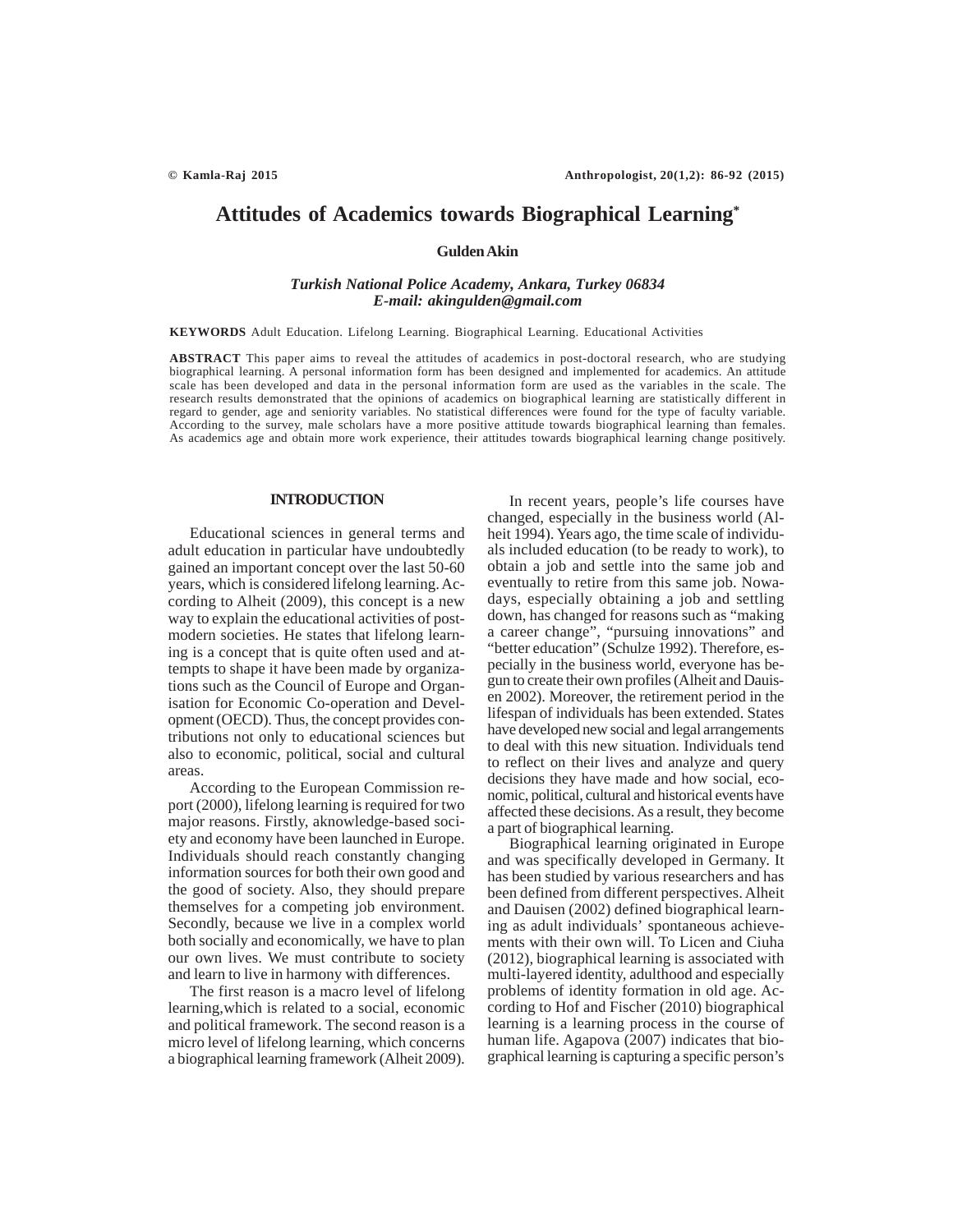#### ATTITUDES ON BIOGRAPHICAL LEARNING 87

life story and examining it with mutual interactions through group work methods. Therefore, she states that biographical learning through group work can provide more efficient results. Hallqvist (2014) states that even though biographical learning only has a 20-year history, it is an involved concept. He generalizes it as "the occurrence of general conceptions of one's biography as well as the idea of narrative coherence."

The source of knowledge in biographical learning is life stories of people. While individuals learn from their lives, the person pursuing education also learns during the process. If the learning progresses to group work, participants feed on each other's life stories as well (Licen and Ciuha 2012). However, life stories may vary depending on when the story is told, to whom the story is told, and the psychological state of the narrator (Agapova 2007). For instance, there are differences between an experienced event that related the next day and the same story told five years later. Versions of the same event we share with our friends, with our families, or with our boss may vary. Therefore, adult educators who work with biographical learning should be aware of the fact that the narrator makes some alterations based on different situations (Agapova 2007).

In biographical learning, both lifelong learning (that places the individual himself at the center of learning) and lifewide learning (that involves the individual and the social, political, economic and cultural environment of the person) are taken into consideration (Alheit 1994; Smilde 2009). Individuals generally learn through meta-reflection when other participants share their personal stories. Therefore, in such a situation transitional learning occurs (Glastra et al. 2004; Licen and Ciuha 2012). Individuals construe a new meaning to their lived experiences in the past and try to make sense of the causes of the decisions and choices made throughout life. In this context, individuals discover the learning potential that exists and evaluate the "unlived part" of their lives accordingly (Weizsacker 1956, as cited in Alheit 2009).

To date, studies about biographical learning have generally involved theoretical studies and examined individuals' life stories. Even though researchers, such as Bieata et al. (2008), Goodley et al. (2004) and others did research on biographical learning methods and made contributions to adult education, it is Peter Alheit who made the

major contribution and spread the concept all over the world. Dominice (2006), West et al. (2007) and Merrill and West (2009) are other researchers who have conducted studies on the subject. The research conducted by Tedder and Biesta (2009) and Maier-Gutheil and Hof (2011) also contributed to the field. Moreover, researchers like Mulvey (2014) and Barabasch and Merrill (2014) conducted studies on biographical learning approaches for a project called 'Learning for Career and Labour Market Transition: Individual Biographies'by the European Centre for the Development of Vocational Training (Cedefop). They attempted to determine how individuals' biographies and experiences can affect and support labour market transitions. In another study by Bron and Thunborg (2015), some non-traditional students in higher education were interviewedin terms of ethical, practical and social aspects of biographical interviewing.

# **Objectives**

The abovementioned studies have contributed biographical learning both theoretically and methodologically. However, there have been no previous studies that investigate the attitudes of adults towards biographical learning. This paper aims to determine attitudes of academics, who are attempting to learn on their own by investigating and analyzing the biographical learning approach and contribute to the field by closing this gap.The specific objective is to ascertain if there is a meaningful difference in attitudes of academics towards biographical learning with regard to the variables of gender, age, seniority and type of faculty.

#### **METHODOLOGY**

#### **Research Design**

The research design for this paper uses the descriptive model. Since it is intended to reveal attitudes of academics who are studying postdoctoral research at the University of Surrey (UK) in the fall semester of 2013-2014 using biographical learning in terms of different variables, a correlational comparative survey method in descriptive model is used. Descriptive models are convenient in studies that aim to depict the past or present situations as the way they exist (Karasar 2006). The descriptive research model is divided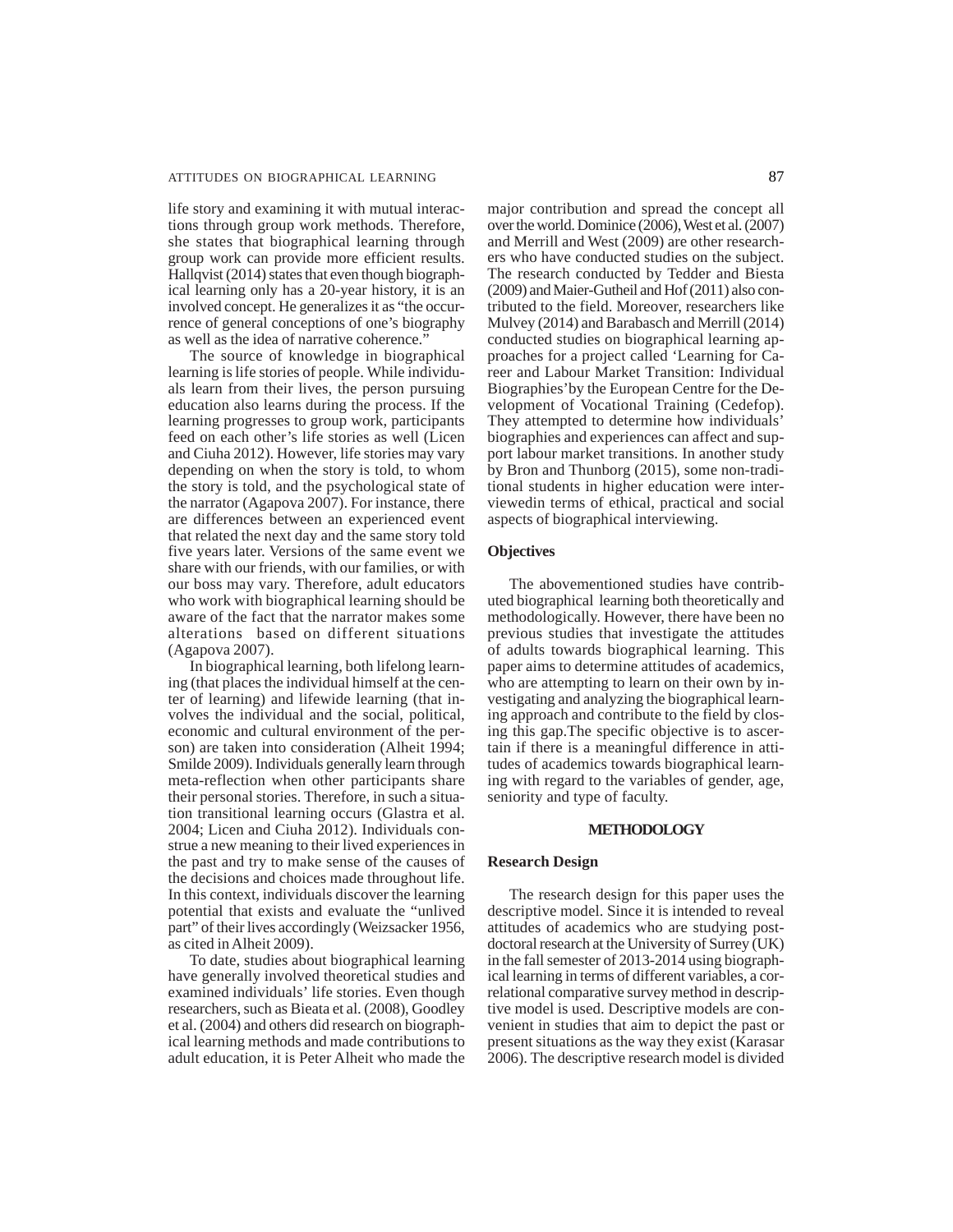into two different sections: general descriptive methods and case studies. The correlational model as a method belongs to the general descriptive method. General descriptive methods are organized using the entire population or the samples or group of samples in a population consisting of many components in order to reach a general conclusion about the population (Karasar 2006). Since they are aimed at identifying changes and change degrees between two or more variables, correlational models are considered to be appropriate for this kind of study (Cohen et al. 2000).

#### **Research Sample**

The research population consisted of approximately 1200 post-doctoral scholars who were affiliated with four different faculties (law, medical sciences, social sciences and faculty of engineering and physics) at the University of Surrey in the fall semester of 2013-2014 (University of Surrey 2014).The sample group was formed after reaching 208 of these scholars. Although they volunteered to participate in the research, academics were served Turkish food. Table 1 illustrates the distribution of academics that constituted the sample group.

**Table1: Demographic information of research sample**

|                 |                            | n   | $\%$  |
|-----------------|----------------------------|-----|-------|
| Gender          | Female                     | 89  | 42.8  |
|                 | Male                       | 119 | 57.2  |
| Age             | $-29$                      | 11  | 5.2   |
|                 | $30 - 35$                  | 53  | 25.48 |
|                 | $36-40$                    | 105 | 50.48 |
|                 | $41 - +$                   | 39  | 18.75 |
| Seniority       | -1 year                    | 14  | 6.7   |
|                 | 2-3 years                  | 28  | 13.46 |
|                 | 3-4 years                  | 94  | 45.19 |
|                 | $5+$ years                 | 72  | 34.61 |
| Type of Faculty | Social Sciences            | 84  | 40.38 |
|                 | Engineering<br>and Physics | 54  | 25.96 |
|                 | Law                        | 32  | 15.38 |
|                 | Medical Sciences           | 38  | 18.26 |

The number of male academics participating in the sample group was 15 percent higher than females. Half of the post-doctoral researchers were between the ages of 36-40. The number of academics who have been doing post-doctoral research for three to four years is higher than the other groups. The highest participation rate (40%) included researchers from the social sciences.

# **Research Instruments**

*Personal Information Form:* A questionnaire was prepared to obtain participants' demographic information, including their age, gender, seniority and the type of faculty with which they were affiliated.

*Attitude Scale of Biographical Learning Approach:* The paper, 'Attitude Scale of Biographical Learning' was developed by the researcher to apply to the target sample of the study. An inventory pool was created to develop the scale using the literature review and experts' opinions. This database was evaluated and converted to a 5-point Likert-type scale format by the researcher (Vagias 2006). Taking the necessary experts' opinions, the scale was converted into a 50-item survey. Next it was administered to 49 academicians for a validity and reliability analysis. Options were ranked as "Strongly Agree", "Agree", "Neutral","Disagree"and"Strongly Disagree". Academicians were asked to check the option that best reflected their attitudes about biographical learning.The data obtained were analyzed using computer software Statistical Package for the Social Sciences (SPSS) 15.0 for factor analysis. Items with 0.35 and more factor loading were selected for a second analysis, and, as a result, the scale was converted into a total of 30 items. Cronbach's Alpha reliability coefficient of the scale measured .87. The final version of the 30-item scale was analyzed and its Kaiser-Meyer-Olkin (KMO) value was calculated as 0.82 and its Bartlett Sphericity test was computed at 2202.2. Thus, the Bartlett test results are significant at the 0.05 level. These values indicate both a high consistency of the scale within itself (Demircioglu 2011) and appropriateness in terms of reliability and construct validity (Buyukozturk 2003). Afterall these processes were completed, the scale was applied to the target sample group.

#### **Procedure**

After conducting a literature review on the target research topic, features of biographical learning were listed. Then, an attitude scale on biographical learning was developed accordingly. Post-doctoral scholars were selected as the target sample group. Since they are not obliged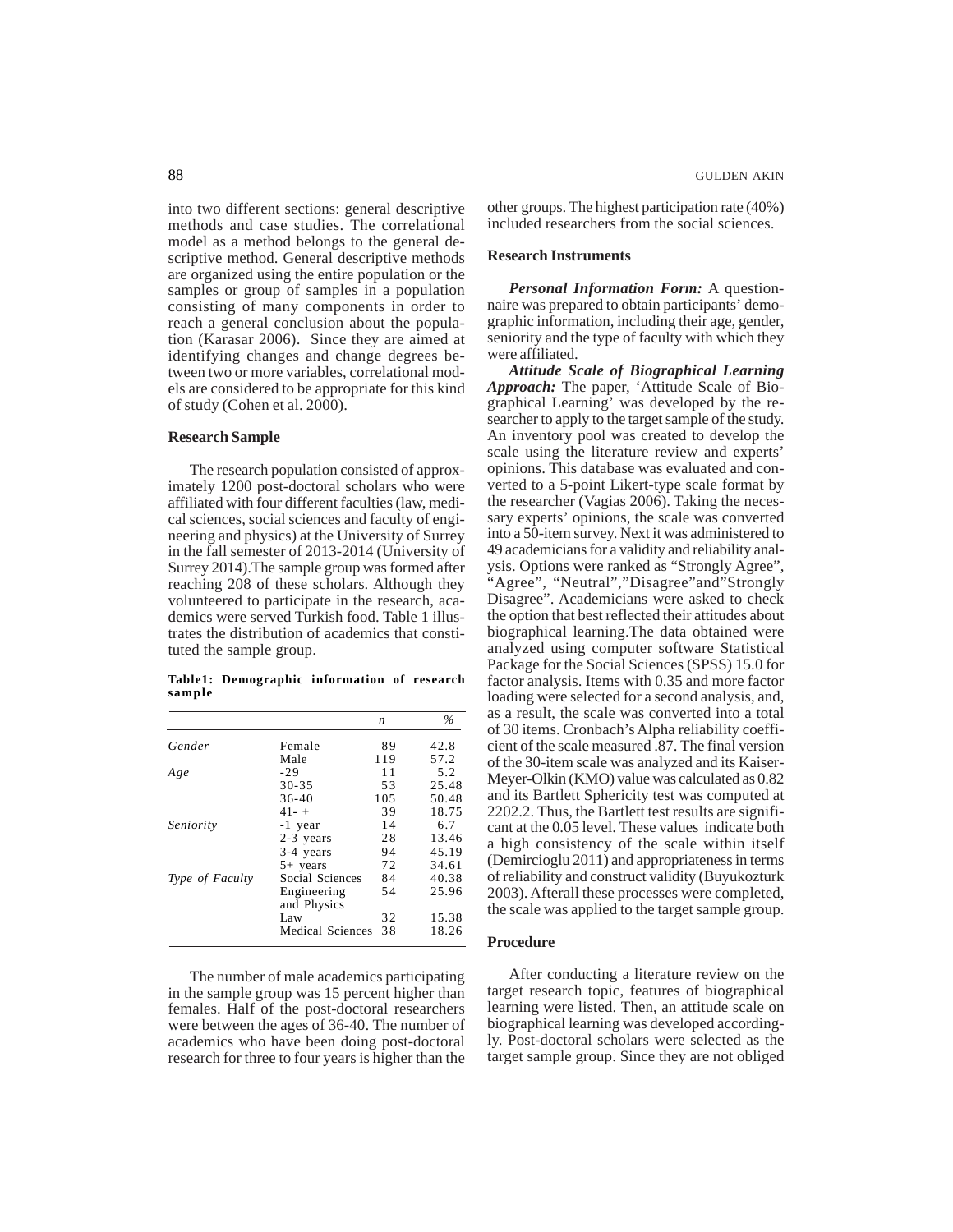to lecture in classes, they do not typically have additional responsibilities other than research. Since participants' biographical learning attitudes were evaluated according to their age, gender, seniority and type of faculty, a personal information form was prepared to obtain the target data. Notices were hung on the billboards of four faculties announcing that following the scholars' participation in the research, Turkish food would be served. Thus, academicians were motivated to participate. Before participants completed the forms, they were given detailed information about the research topic and its purpose.

#### **Data Analyses**

Statistical analyses of this paper were conducted using SPSS 15.0. The obtained data were evaluated with frequency, percentage and arithmetic mean analysis. The arithmetic mean of option selection of participants was accepted as "Strongly Agree", 4.20-5.00; "Agree", 3.40-4.19; "Neutral", 2.60-3.39; "Disagree", 1.80-2.59; and "Strongly Disagree", 1.00-1.79 using a 5-point Likert type scale. Independent samples t test was used for the analysis of the response of two separate groups for the gender variable.The oneway analysis of variance (ANOVA) test was used in multi-group comparisons for the age, seniority and type of faculty variables.The Tukey Honest Significant Difference (HSD) multiple comparison test was applied to identify the groups that generated a difference in ANOVA testing. Statistical calculations were organized at a 0.05 significance level.

## **RESULTS**

The results were grouped into four sections based on variables in the personal information form, which included gender, age, seniority and type of faculty. Thus, 30 items in the attitude scale were analyzed according to these four parameters. The following details the findings that were obtained from the research through data analysis.

Table 2 illustrates the results of academics' attitudes towards biographical learning with regard to the gender variable. According to independent sample t-test results, there is a statistically significant difference between the attitudes of post-doctoral scholars towards biographical learning with regard to their gender (p<0.05).The arithmetic mean of male academics corresponds to the "Strongly Agree" option in the scale whereas female academics' results were at the "Agree" level.

**Table 2: Results of t-test for the role of academics' gender on biographical learning**

| Gender | $\bar{x}$ | s.d. |      | D        |
|--------|-----------|------|------|----------|
| Male   | 4.33      | 1.54 | 3.96 | $0.000*$ |
| Female | 3.45      | 1.24 |      |          |

 $*p<0.05$ 

Table 3 provides the results of attitudes of academics towards biographical learning according to the variable of age. According to the ANO-VA results, when comparing the scholars' attitudes towards biographical learning in terms ofage, a statistically significant difference was found ( $p<0.05$ ). In order to identify which group created a difference in the ANOVA calculations, Tukey's HSD multiple comparison test was applied and participants in the age group of 41 and above were found to be more positive and interested compared to other target groups.

**Table 3: Results of ANOVA test for the role of academics' age on biographical learning**

|                        |                                    | Age          |              |              |          |  |
|------------------------|------------------------------------|--------------|--------------|--------------|----------|--|
|                        | 29 and 30-35 36-40 41 and<br>below |              |              | above        |          |  |
| $\overline{x}$<br>s.d. | 3.33<br>1.32                       | 3.98<br>1.80 | 4.34<br>1.61 | 5.73<br>1.35 | $0.000*$ |  |

 $*_{p<0.05}$ 

Table 4 represents data obtained from the attitude scale of academics about biographical learning with regard to seniority. The ANOVA test was used to examine the attitude differences of academics towards biographical learning according to the seniority variable. A statistically

**Table 4: Results of ANOVA test for the role of academics' seniority on biographical learning**

|                        |                                       | Seniority                    |                         |          |
|------------------------|---------------------------------------|------------------------------|-------------------------|----------|
|                        | $1 \text{ years} 2-3$<br>and<br>below | $3 - 4$<br>years<br>years    | 5 years<br>and<br>above |          |
| $\overline{x}$<br>s.d. | 3.19<br>1.33                          | 3.48<br>3.45<br>1.53<br>1.49 | 5.07<br>2.43            | $0.000*$ |

 $*p<0.05$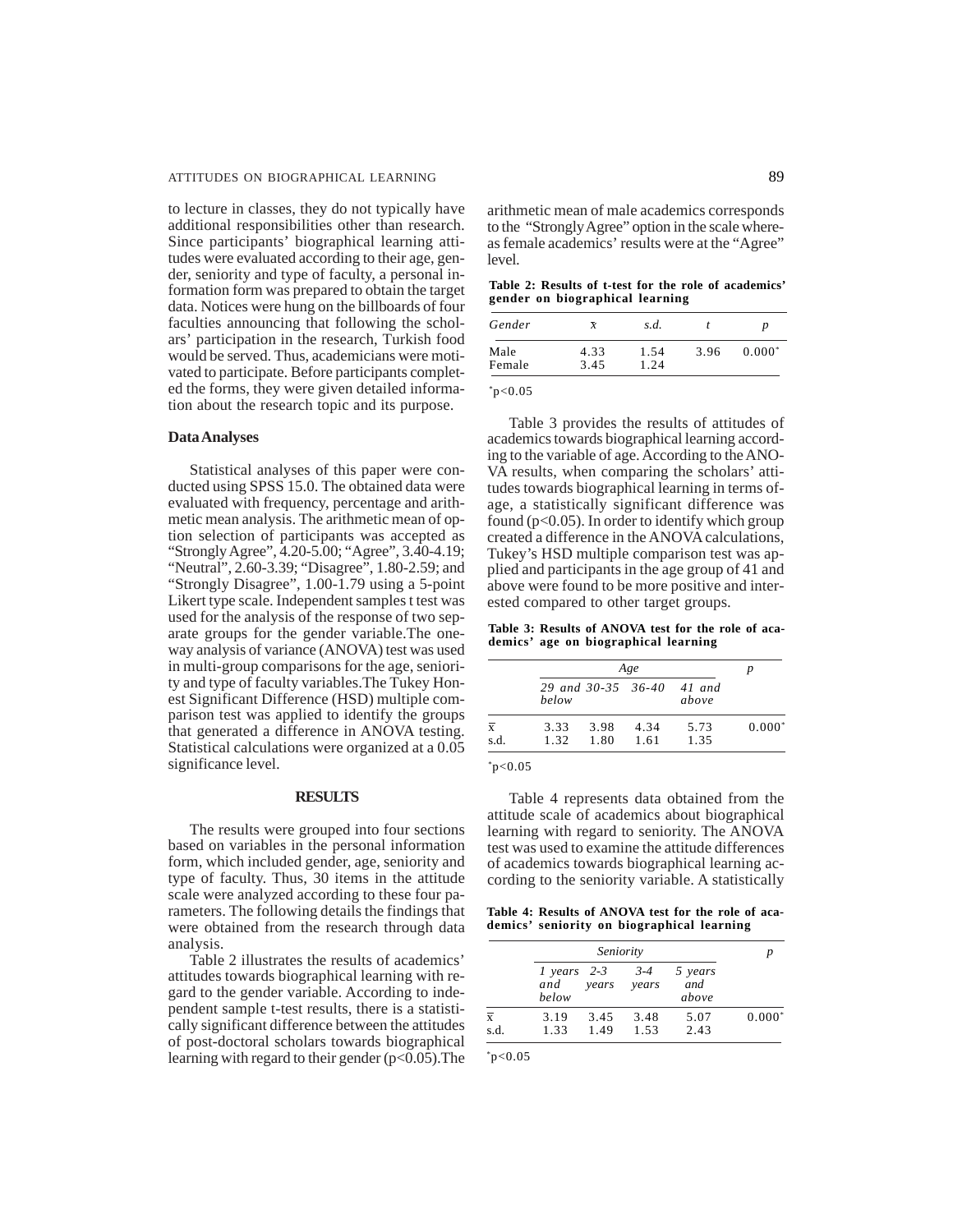significant difference was found in terms of seniority ( $p<0.05$ ). Results of the Tukey HSD multiple comparison test showed that academicians who have been working for five or more years were found to be the group that generated adifference among the sample groups. This group had a more positive attitude towards biographical learning than other target groups.

Table 5 illustrates the results of academics' attitudes towards biographical learning in terms of type of faculty variable. According to ANOVA results, no statistically significant difference was found among the academics with regard to the faculty with which they are affiliated  $(p>0.05)$ . For instance, all the results of the academics corresponded to the option of "Agree" in the scale.

**Table 5: Results of ANOVA test for the role of type of faculty on biographical learning**

|                        |                           | Type of Faculty                   |              |                               |      |
|------------------------|---------------------------|-----------------------------------|--------------|-------------------------------|------|
|                        | Social<br><b>Sciences</b> | Engine<br>ering<br>and<br>Physics | Law          | Medi-<br>cal<br>Scie-<br>nces |      |
| $\overline{x}$<br>s.d. | 3.43<br>0.79              | 3.83<br>1.34                      | 3.67<br>1.37 | 3.57<br>1.22                  | 0.12 |

# **DISCUSSION**

At the end of the study, statistically significant differences were identified between the attitudes of female and male academics in regard to the biographical learning approach. This difference favours male participants. This concurs with Alheit's (1994) findings. It was also found that male participants when given opportunity to share their experiences with others, see this as a chance to develop both themselves and their audience through their past experiences. However, female participants do not view their experiences to be as helpful and instructive as male academics. Furthermore, male participants supposed they could easily cope with problems related to their biographical life without going through an adult education process. This result is in line with what Alheit (1992) proposed. However, female participants desired to attend a structured adult education process when they encountered hurdles and life problems. Both female and male academics were of the same opinion about that their current learning status, and believed that it may be the result of their upbringing, friends, social environment and economic conditions. The results obtained from this study are in accordance with Bruner's (1996) explanation that learning is a cultural process.

Another result obtained in this paper is that as post-doctoral scholars get older, their attitudes towards biographical learning proceed in a positive way. The arithmetic mean of those 41 and above is quite high compared to other groups regarding biographical learning. The result is consistent with the comments Agapova (2007) highlighted in her study. Agapova states that as people get older, their biographical stories become more important. Also, they compare the events they live today with the experiences they went through in the past. Finally, the decisions they make today become a product of their past experiences. Indeed, those 41 and over stated that when they experience first time events that are similar or overlap with past experiences, they have a more positive attitude and adapt more easily to the new situation. However, when there is a contrast with the past experiences or no similarity, they stated that they generally remain indifferent. Moreover, academics point out that this kind of experience gives them a chance to understand themselves better. This result is in line with Bron and Thunborg (2015) who state that interviewees have an opportunity to learn about themselves in biographical interviews.

As academics' seniority increases, their ideas about biographical learning change in a positive way. This conclusion is consistent with the results based on the age variable. While individuals' length of service increases in a job environment, their experience regarding their jobs increases in direct proportion. This situation can be experienced independently of the age variable. Thus, an older adult who starts a new job can benefit from a young adult's biographical story since the latter has more years and experience in the target job environment. However, an individual's biographical story and the stories of business life are different from each other in some cases. In the biographical stories, the stories of other people and events can be nested. Such conditions might not emerge in business life experiences (Agapova 2007). However, surveyed academics state that since events they experience in their business lives are intertwined with other people's life events and stories, their business lives should not be regarded as from a different viewpoint.This result also supports the research of Barabasch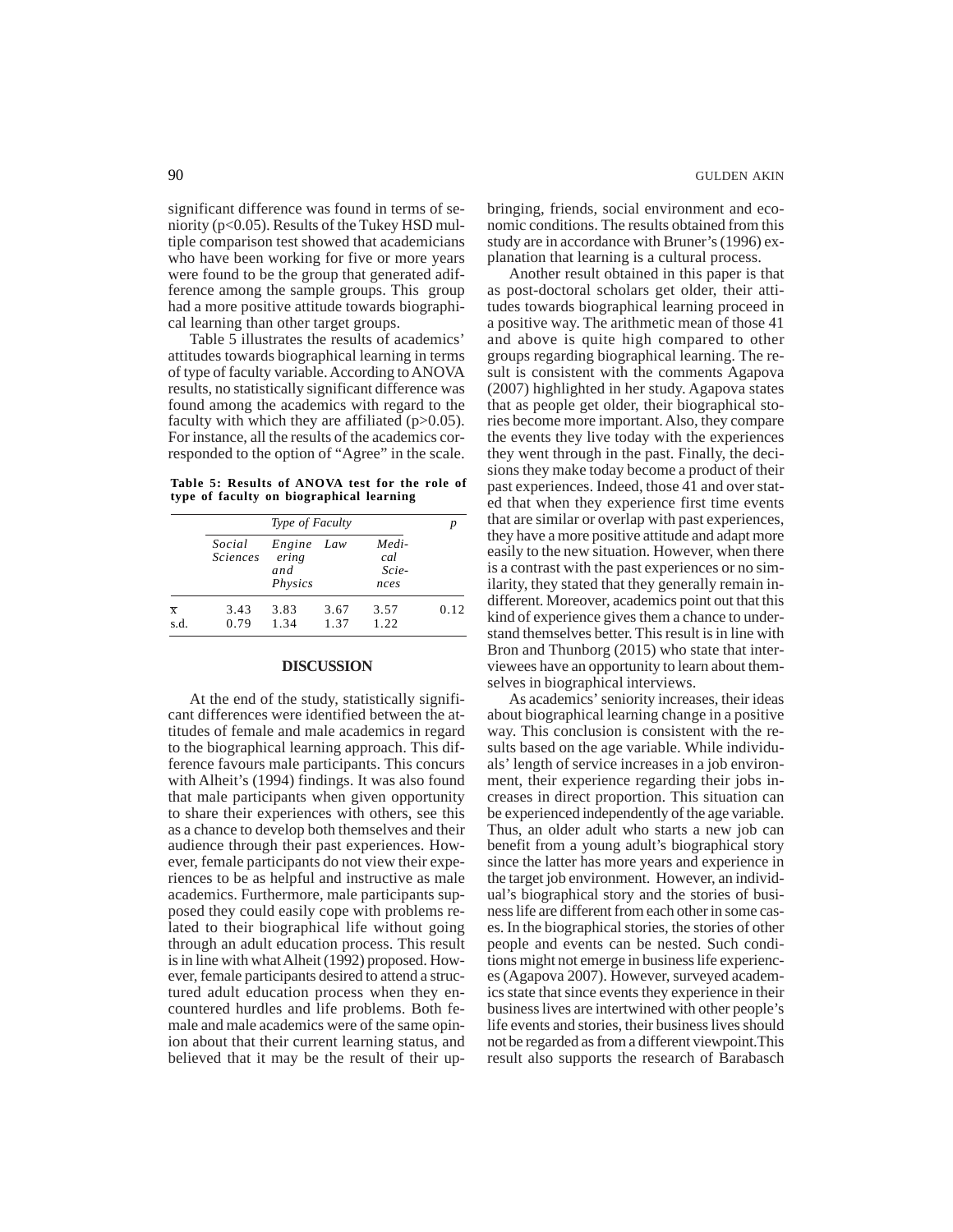and Merrill (2014) and Mulvey (2014) since in both studies individuals work-life transitions and experiences are highlighted.

According to the type of faculty affiliation, no statistically significant difference was found regarding the academicians' thoughts about biographical learning. However, the arithmetic mean of the academicians from the faculty of engineering and physics is higher than other types of faculty members. The main reason for this difference is that engineering and physics faculty members were especially interested in the idea of "biographical coaching" idea. "Biographical coaching" is based on the idea that both the learner and mentor make the discovery together on a specific subject and the source is their past learnings and knowledge of their biographical histories (Alheit 1994). Therefore, academics from computer and electronic engineering departments generally work and study in similar ways.

#### **CONCLUSION**

The present study found that the opinions of academics on biographical learning are statistically different in regard to gender, age and seniority variables. There is not any statistical difference in the type of faculty variable. According to the survey, male scholars have more positive attitude towards biographical learning than females. Moreover, it is concluded that as academics age and gain more work experience, their attitudes towards biographical learning change for the positive.

# **RECOMMENDATIONS**

Biographical learning is a concept that originated in Europe. However, with the increase of quality of life and life spans throughout the world, any researcher from any part of the world can conductexperimental studies on the subject. Therefore, biographical learning could be a worldwide concept. The target group of this paper was only post-doctoral academics. Additionally, the research variables included gender, age, seniority and type of faculty. With the same or more different variables that are used in this study, individuals from different job fields could be surveyed in the future.

### **NOTE**

\* This study is an improved and extended version of the research, "A Different Approach in Adult Education and Lifelong Learning: Biographical Learning", which

was presented at the First Eurasian Educational Research Congress, Istanbul University, Turkey, April 24-26, 2014.

#### **REFERENCES**

- Agapova O 2007. Biographical learning in adult education. *Adult Education and Development. Number 68.* Bonn/Germany: DVV Publications.
- Alheit P 1992. The biographical approach to adult education. In: W Mader (Ed.): *Adult Education in the Federal Republic of Germany: Scholarly Approaches and Professional Practice.*Vancouver: University of British Columbia/ International Council for Adult Education, pp. 186-222.
- Alheit P 1994. The "biographical question" as a challenge to adult education. *International Review of Education*, 40(3-5): 283-298.
- Alheit P, Dausien B 2002. Lifelong learning and 'biographicity': Two theoretical views on current educational changes. In: A Bron, M Schemmann (Eds.): *Social Science Theories in Adult Education Research.* Bochum/Germany: Studies in International Adult Education, pp.  $211-241$ .
- Alheit P 2009. Biographical learning—within the new lifelong learning discourse. In: I Knud (Ed.): *Contemporary Theories of Learning: Learning Theorists—In Their Own Words*. London, New York: Routledge, pp. 116-128.
- Barabasch A, Merrill B 2014. Cross-cultural approaches to biographical interviews: Looking at career transitions and lifelong learning. *Research in Comparative and International Education.* DOI: 10.2304/rcie. 2014.9.3.287.
- Bieata G, Field J, Goodson I, Hodkinson P, MacLeaod F 2008. *Learning Lives: Learning, Identity and Agency Across the Lifecourse.* London: TRLP Institute of Education.
- Bron A, Thunborg C 2015. Biographical interviewing: The case of non-traditional students in higher education. In: *SAGE Research Methods Cases.* London, United Kingdom: SAGE Publications, Ltd. DOI: http:/ /dx.doi.org/10.4135/978144627305014549309.
- Bruner J 1996. *The Culture of Education.* Cambridge: Harvard University Press.
- Buyukozturk S 2003. *Sosyal Bilimler Icin Veri Analizi El Kitabi: Istatistik, Arastirma Deseni, SPSS Uygulamalari ve Yorum.* Enhanced 3rd Edition. Ankara: Pegem A Yayincilik.
- Cohen L, Manion L, Morrison K 2000. *Research Methods in Education.* 5th Edition. London New York: Routledge Falmer.
- Commission of the European Communities 2000. *A Memorandum on Lifelong Learning.* Brussels: European Community.
- Demircioglu G 2011. Gecerlik ve guvenirlik. In: E Karip (Ed.): *Olcme ve Degerlendirme.* Ankara: PegemAkademi. 89-121.
- Dominice P 2006. Life history as research practice for inventing tomorrow's life: Toward new challenges for the education of adults. *Paper at the ESREA Conference.* Greece, 2-5 March, 2006.
- Glastra FJ, Hake BJ, Schedler PE 2004. Lifelong learning as transitional learning. *Adult Education Quarterly*, 54: 291. DOI:10.1177/0741713604266143.